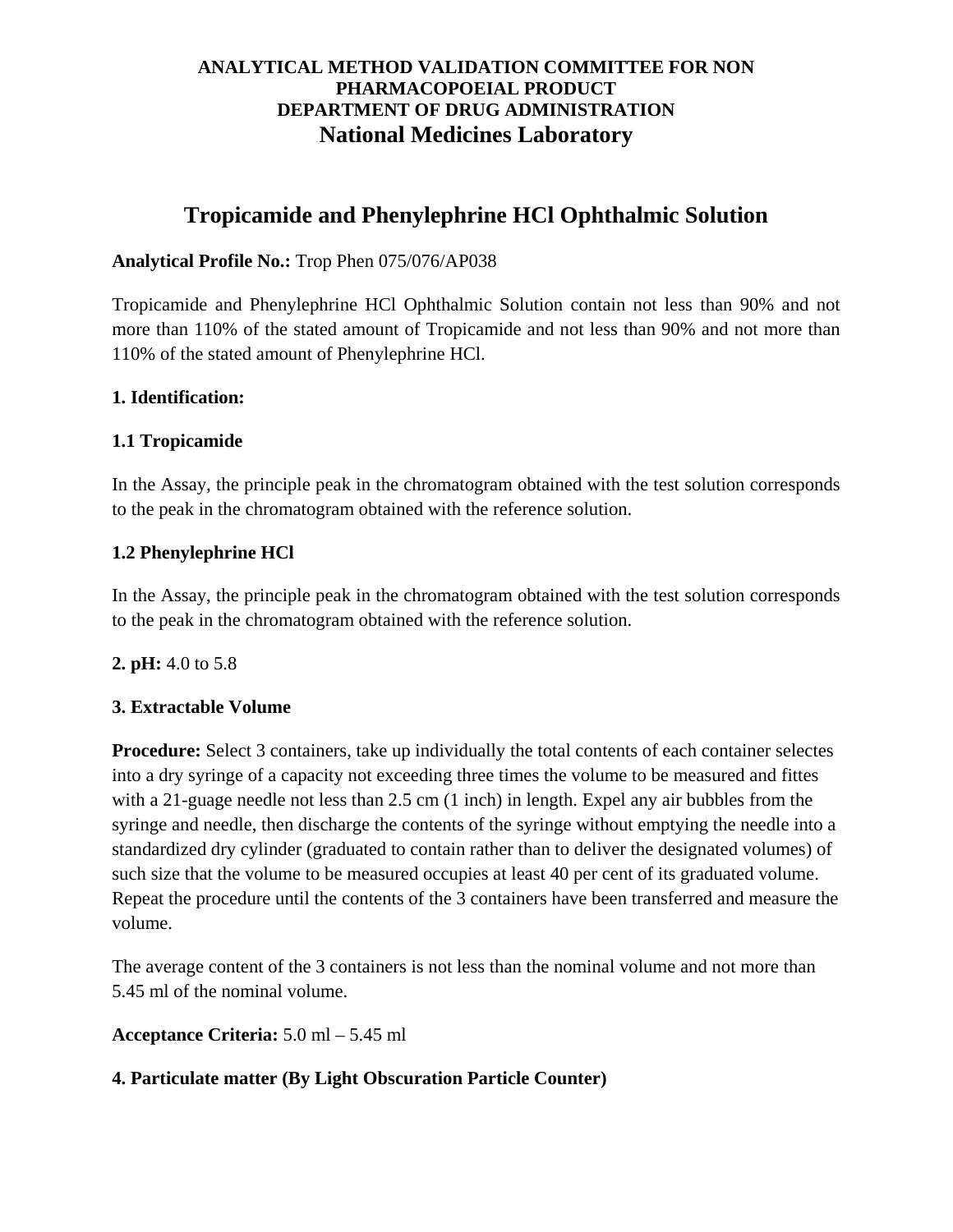# **ANALYTICAL METHOD VALIDATION COMMITTEE FOR NON PHARMACOPOEIAL PRODUCT DEPARTMENT OF DRUG ADMINISTRATION National Medicines Laboratory**

As per Indian Pharmacopoeia (latest edition)

#### **Limit:**

 $\geq$ 10 µm: 50 particles/ml

 $\geq$ 25 µm: 5 particles/ml

≥50 µm: 2 particles/ml

#### **5. Sterility test**

As per Indian Pharmacopoeia (latest edition)

**Limit:** Shows no growth of microorganisms.

#### **6. Assay**

#### **6.1 Test Solution:**

Transfer an accurately measured volume of ophthalmic solution, equivalent to about 16 mg of tropicamide, (i.e; 2 ml) to a 100 ml volumetric flask, add 2 ml of dilute sulphuric acid (1 in 6), sonicate and make up the volume with mobile phase. Dilute 5 ml of this solution to 50ml volumetric flask with mobile phase.

#### **6.2 Standard Solution:**

#### **Standard Solution A:**

Weigh accurately about 40 mg of Tropicamide WS and transfer into 50 ml volumetric flask. Dissolve it with 2 ml of dilute sulphuric acid (1 in 6), sonicate and make up the volume with mobile phase.

**Standard Solution B:** Weigh accurately about 50 mg of Phenylephrine HCl WS and transfer into 50 ml volumetric flask. Dissolve it with 10ml of mobile phase, add 10 ml of Standard Solution A and make up the volume with mobile phase. Dilute 5 ml of this solution to 50ml volumetric flask with mobile phase.

#### **6.3 Chromatographic system:**